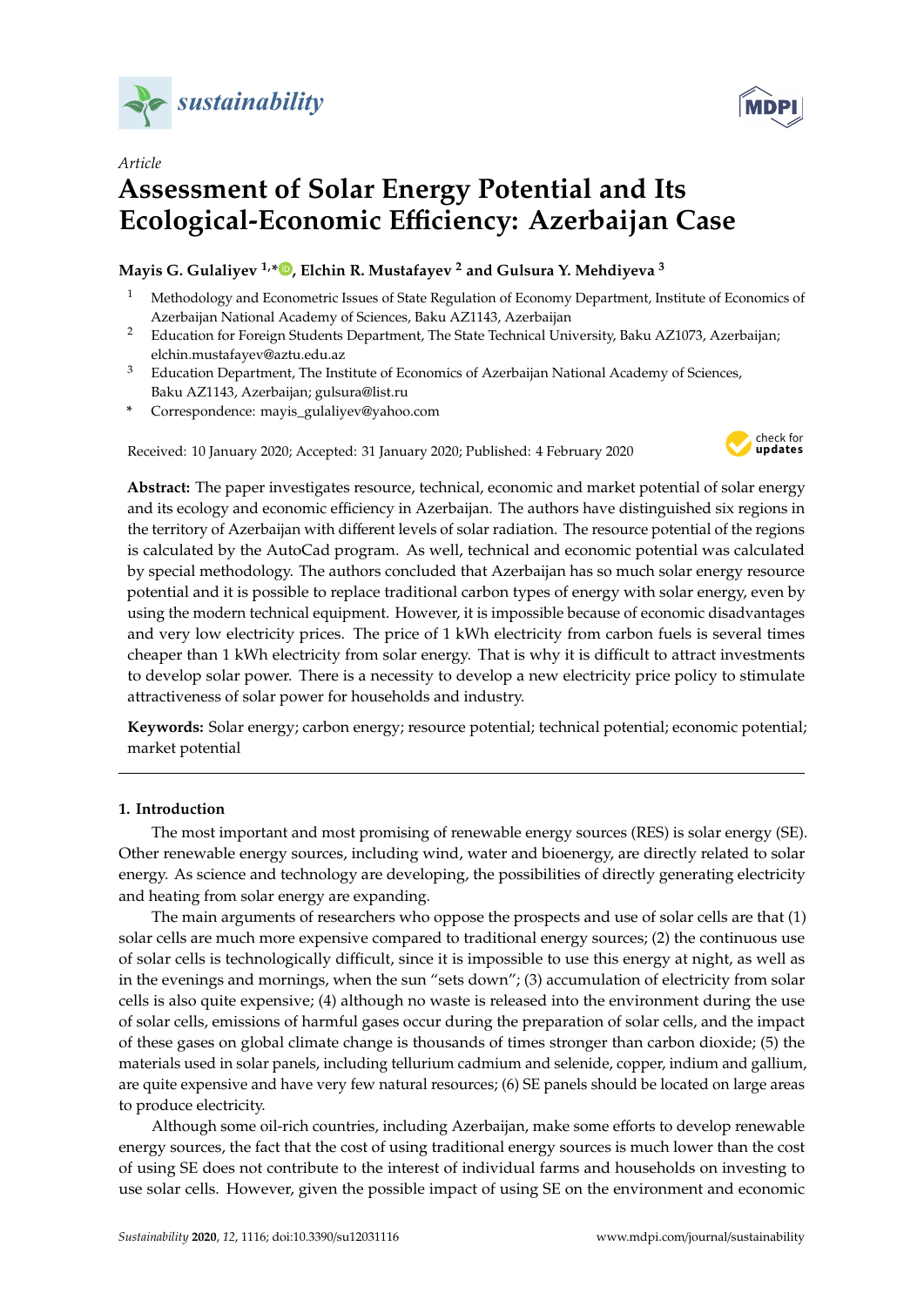development in the long term, development of the solar cells should be justified, as fossil fuel natural resources are limited.

The main objective of the study is the assessment of solar energy potential in Azerbaijan and to justify necessity in investing in the development of solar energy systems for electricity and heating production.

The main research questions are: (1) what is the potential of SE in Azerbaijan and can it be used as the country's energy supply is increasing? (2) how appropriate is the use of solar energy in terms of economics and ecology; (3) Is there any prospect of satisfying an essential part of the country's energy demand by electricity from solar cells?

#### *Literature Review*

The attractiveness of using solar energy lies in the fact that it is several times higher than the volume of global energy consumption, its affordability is relatively simple, and it is environmentally friendly to use. According to the 2000 Report of the UN World Development Energy Assessment, the annual potential of SE is in the range of 1575–49837 exajoules. This is many times greater than the total energy consumed worldwide at the beginning of the 21st century (580.5 eJ) [\[1\]](#page-9-0) Some researchers believe that SE has even greater potential. For example, V. Smil [\[2\]](#page-9-1) claims that the SE potential is more than 13,368 exajoules per hour. In 2011, the International Energy Agency (IEA) noted that the development of efficient, inexhaustible and clean technologies for the use of solar energy will have long-term benefits. This will increase the energy security of countries, allowing them to rely on local, inexhaustible energy, largely independent of import sources [\[3\]](#page-9-2).

The 2030 Solar Thermal Energy Review document states that there are opportunities in construction of buildings that will allow the building's energy needs to be fully satisfied by solar cells. Solar energy will be the main source of energy for buildings in the future [\[4\]](#page-9-3). Researchers emphasize the importance of accounting for the use of solar cells in the design and implementation of building construction [\[5\]](#page-9-4).

In the economic literature, resource potentials are often considered and evaluated as the natural potential of renewable energy [\[6–](#page-9-5)[8\]](#page-10-0). For some regions, this potential atlas has been developed [\[9\]](#page-10-1). Typically, the resource potential for each renewable energy source is greater than the technical, economic and market potential. It is much more difficult to realize this potential for consumer use, and it is impossible to achieve this fully. For example, the high potential of solar or wind energy does not mean that they can be fully used. This process has technical and economic problems.

It is wrong to assess the economic value of SEs only if costs are less than revenues since this area can stimulate the development of new and knowledge-intensive industries and the creation of jobs in large volumes. However, the use of solar cells requires large investments. Since the construction of a solar power station or wind power plant with a capacity of 1 kW requires an average of 2.2 thousand US dollars. According to ˙IRENA, the normalized cost of energy generated by SPS (Solar Power Stations) in different countries is different and is an average of \$ 0.40 per 1 kWh in PV (Photovoltaic) systems [\[10\]](#page-10-2). This is still much more expensive than that produced at fuel plants (approximately \$0.045). Therefore, the creation of large SPS is less attractive because it requires large investments. The main advantage of solar energy and other types of renewable energy is that it is available to a larger number of subjects. In particular, the availability of SE is even simpler. In most households in villages and towns, in countries that are located in sunny regions, even hundreds of square meters of land can be used to install solar panels. Even the possibility of adapting the installation of PV systems and use in the agricultural sector is studied in the economic literature [\[11\]](#page-10-3).

The practice of placing such batteries and PVT (Photovoltaic Thermal) systems on the roofs of houses is used in almost all countries. Therefore, the use of PV and PVT systems of small sizes can be simpler and more efficient. For example, in the United States, the cost of 5 kW solar panels is approximately \$15,000 [\[12\]](#page-10-4). In a country with an average salary of about \$3000, the possibility of using PV or PVT systems is wide and not very expensive. However, installing such systems in households in countries that import solar panels and with low wages is an expensive task. On the other hand, the accumulation and storage of energy produced by large solar cells is a serious problem. In most cases, it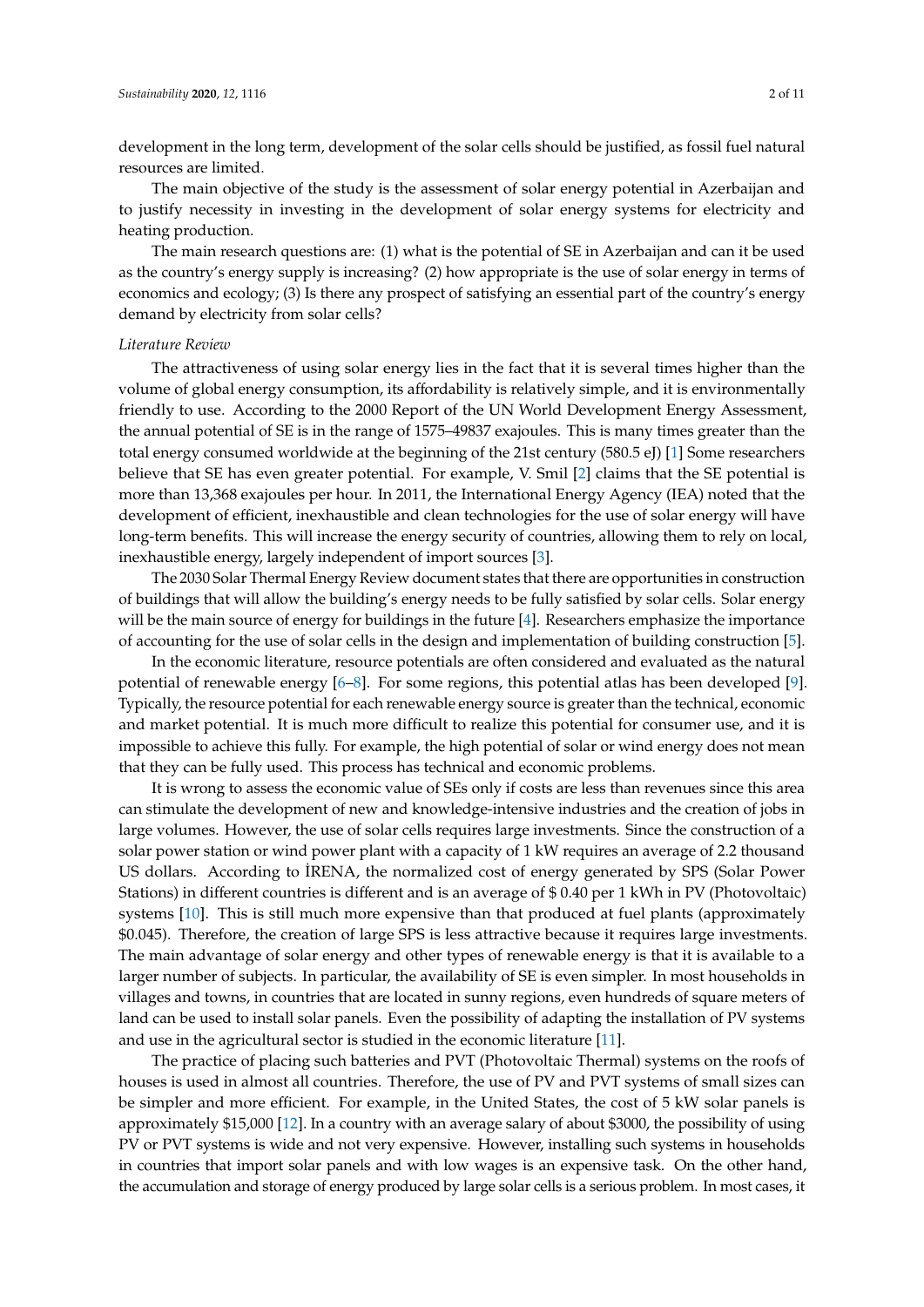is not possible to use a large amount of energy produced by large solar cells without storage. For example, in Germany, most solar energy is produced by small and medium sized solar power plants.

Studies show that the use of SPS is not only less harmful to the environment compared to other types of energy sources but can even have a positive effect by replacing other types of energy sources [\[10\]](#page-10-2). The environmental impact of PV, PVT and collector systems on the environment implies the impact of these systems on biodiversity, water use, human health, soil and air quality, transport corridors, land use, terrain, etc. Numerous studies, (e.g., [\[13](#page-10-5)[–15\]](#page-10-6)) on the environmental impact of SPS have argued that the effects on biodiversity and direct impacts are so weak that they can be ignored.

## **2. Methodology for Assessing the Solar Energy Potential and Assessing the Environmental and Economic E**ffi**ciency of Its Use**

For example, in the economic literature various methods are proposed to assess the above-mentioned potential levels. The resource potential of solar energy in any country, region or specific area is the amount of energy generated by solar radiation in this geographical area. This volume, in most cases, is measured in kWh. Theoretically, the resource potential of solar energy can be expressed as:

$$
RP_{ge} = S * H_r * T_s \tag{1}
$$

where, *RPge*—theoretical natural resource potential of SE in any area, *S*—square of the area, *Hr*—solar radiation intesity (MW/km<sup>2</sup> ), *Ts*—the number of hours of sunshine during the year.

To calculate the technical potential of SE, Lopez et al. proposed methods for a comparative assessment of the technical potential of renewable energy sources [\[16\]](#page-10-7). Mwanza et al. used the "massive model" [\[17\]](#page-10-8). According to this model, the technical potential of SE is the volume of solar cells, which can be obtained on the condition that losses due to PV technology and other factors, including weather conditions, as well as losses for cooling in any massif are taken into account. In this case, the amount of energy produced by PV technology can be expressed as:

$$
E_A = A_{PV} * H_R * \eta_P * (1 - \lambda_p) * (1 - \lambda_C)
$$
\n<sup>(2)</sup>

where  $E_A$ —is annual production capacity PV system (kW.h/year),  $A_{PV}$ —total square of the massive where placed the solar sells ( $\mu$ <sup>2</sup>),  $H_R$ —solar radiation valume in this massive within a year (kW.h/ $\mu$ <sup>2</sup>),  $\eta_P$ —module efficiency,  $\lambda_p$ —loss of the module caused by various causes, including surface contamination of the PV battery (as usual 10%),  $\lambda_c$ —losses due to cooling of PV batteries (as usual 5%).

If module efficiency  $\eta_p$  is expressed as a function of nominal efficiency  $\eta_r$  which correspends to  $T_r = 25$  Celsius, then

$$
\eta_P = \eta_r * (1 - \beta * (T_c - T_r)) \tag{3}
$$

where  $\beta$ —temperature coefficient of module efficiency,  $T_c$ —temperature of the module and *Tr*—reasonable temperature.

Income (R) is the amount from the sale of energy generated by SPS. If  $R > C$ , then we can conclude that the installation of SPS is useful. One of the most widely used methods for assessing the economic efficiency of SPS is the method of Levelized Cost of Energy (LCOE) [\[18\]](#page-10-9). Based on this method, levelized cost of solar energy can be expressed as:

$$
LCOE = \frac{total \ costs \ during \ exploitation}{total \ electricity \ during \ exploitation} = \frac{\sum_{t=1}^{n} \frac{I_t + M_t + F_t}{(1+r)^t}}{\sum_{t=1}^{n} \frac{E_t}{(1+r)^t}}
$$
(4)

where  $I_t$ —total amount of investments aimed at the operation of the power plant during the t year of operation; *Mt*—expenses for the operation and maintenance of the power plant during the t year of operation;  $F_t$ —the cost of fuel used in the power plant during the t year of operation;  $r$ –discount rate;  $E_t$ —the amount of electricity generated by the power plant during the t year of operation; *n*–expected life of the power plant. For solar power plants  $n = 20-40$  year,  $F_t = 0$ . It should be noted that LCOE is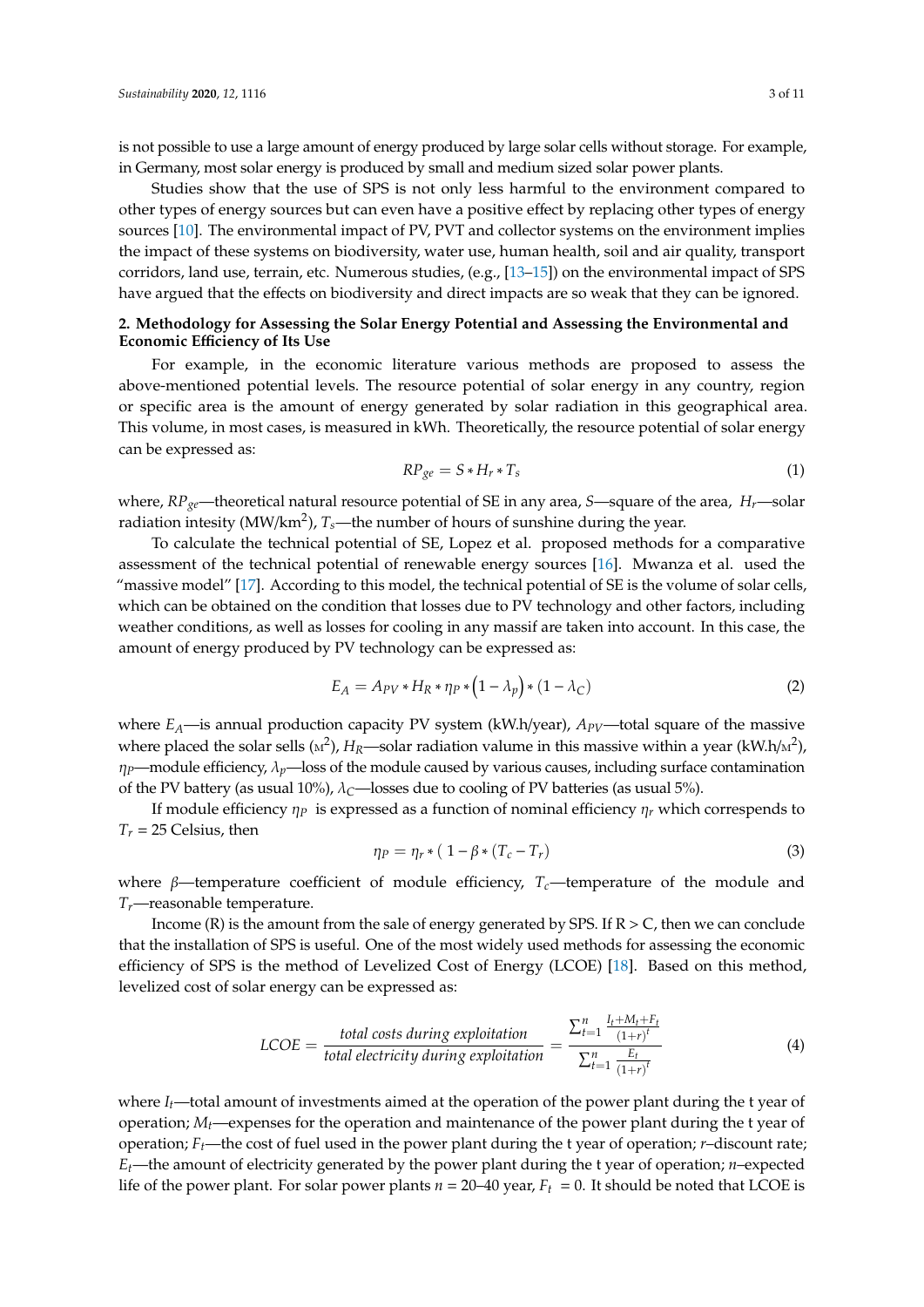changing dramatically from country to country, and a decrease in its cost means an increase in the economic efficiency of SPS.

The repairs or cleaning required during the operation of the panels also occur without harming the environment. A 2018 U.S. Energy Association report states that solar panels and collectors are environmentally friendly. The only drawback is the disposal of batteries and collectors that are unusable. Some researchers argue that the temperature in the territories where the SPS is located drops slightly [\[19\]](#page-10-10).

The environmental effectiveness of SPS is also a measurable indicator. In its simplest form, this indicator can be expressed as a decrease in the total carbon emissions if energy production at thermal electric stations is equal to production at SPS in the "*n*" year:

$$
Carbon = \sum_{t=1}^{n} E_t * N_t * \alpha_t * \beta_t \tag{5}
$$

where, *Carbon*—decreasing carbon emissions from the use of SPS in the "n" year, *Et*—the volume of electric energy produced in the SPS in the "t" year,  $N_t$ —number of sunny days,  $\alpha_t$ —the amount of fuel used during the production of one unit of electric energy at Thermal Power Plants (TPPs) in the "t" year, β*t*—the amount of carbon emissions into the environment from the combustion of one unit of fuel in the "t" year.

The use of SPS means a certain fuel economy. The use of this amount of fuel for other purposes (for example, for export), can lead to additional income for the country. The amount of such income (Revenues) for the "n" year can be calculated as:

$$
Revenues = \sum_{t=1}^{n} E_t * \lambda_t * price_t
$$
\n(6)

where  $E_t$ —the amount of electricity produced in the SPS in the "t" year,  $\lambda_t$ —the amount of fuel needed to produce one unit of electricity in a TPP in the "t" year, *pricet*—the cost of one unit of fuel in the world market in the "t" year. Thus, the use of solar cells can bring both economic and environmental benefits.

#### *2.1. Assessment of the Resource Potential of Solar Energy in Azerbaijan*

The most important step to expand the use of the economic and market potential of solar cells in Azerbaijan was the launch of the AZGÜNTEX Co solar panel plant in the country in the second half of 2012. The first line in the plant was commissioned in 2012, and the second in 2014, which allowed it to produce 100,000 panels with a power of 200–250 W annually. Thus, the total potential of the AZGÜNTEX solar panel plant is 50 MW of power per year and allows the production of 200,000 panels of 200–250 W each year.

The air temperature in the direction of the mountains in Azerbaijan drops to  $4-5\degree C$  at an altitude of 2000 m, and at an altitude of 3000 m it is 1–2 ◦C. In the coldest month of the year (January), the average monthly temperature on the plains and in foothill areas does not fall below 0 ◦C. Even in the Absheron peninsula, in coastal areas and islands south of it, it is 3–4 ◦C. As the height increases, the temperature decreases and at 2000 m above sea level it is (−5 ◦C)–(−6 ◦C) (−7 ◦C in the Nakhchivan Autonomous Republic), and at about 3000 m it is (-12 °C)-(-3 °C). To calculate the resource potential of SE in the economic regions of Azerbaijan, we will use the formula (1).

#### *2.2. Ecological-Economic E*ffi*ciency of Using Solar Energy in Azerbaijan*

The efficiency of using solar cells in Azerbaijan can be estimated on the basis of calculating its economic and subsequent market potential. There is no doubt that there are broad prospects for renewable energy sources since there are problems with the supply of fuel to TPPs that use oil, gas and coal, and also because these stations seriously affect climate change. In particular, the results of calculations of the potential of SE for economic regions also show that Azerbaijan has great potential to meet a significant part of its energy needs through SPS.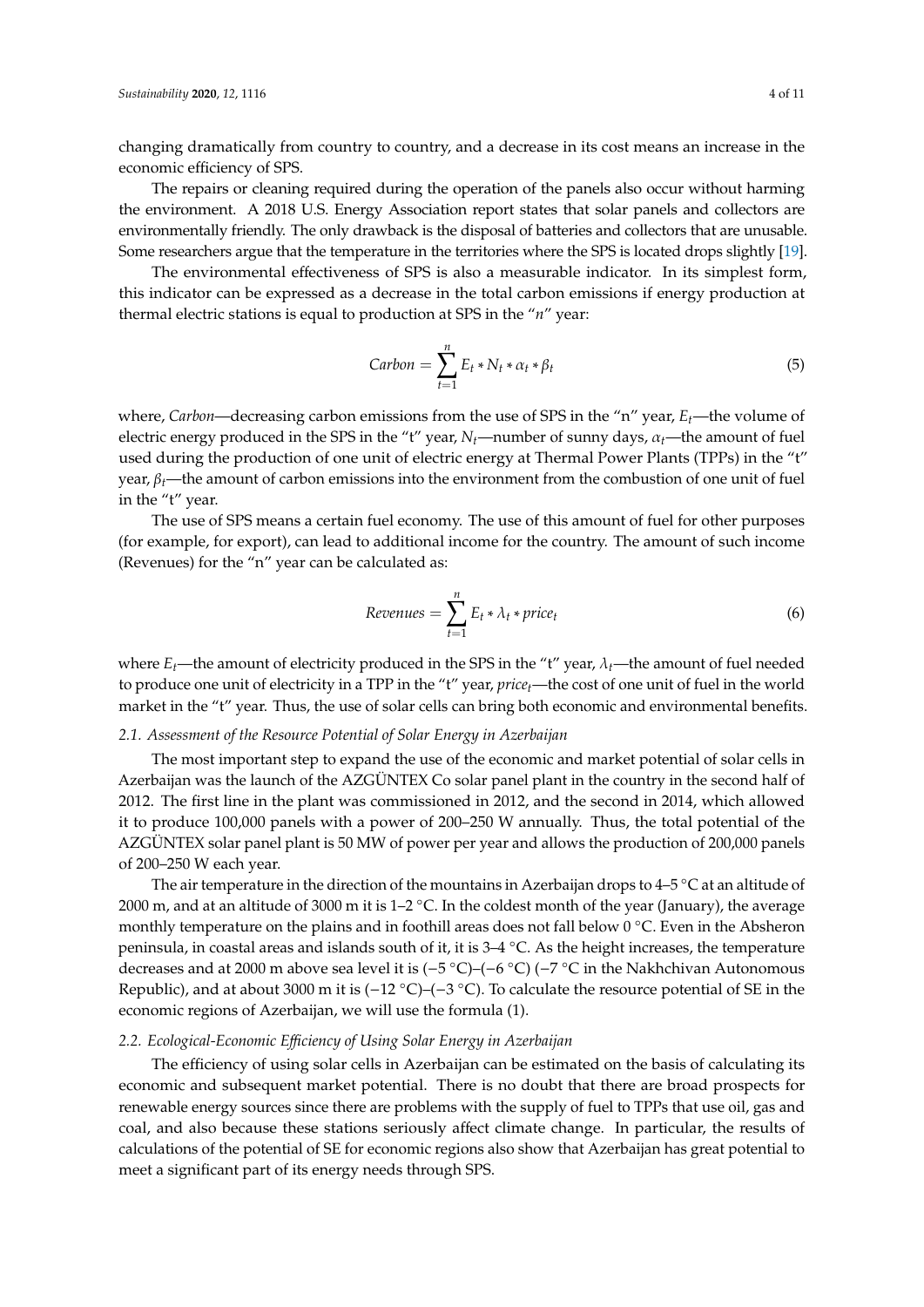Calculations show that the resource potential of solar cells in Azerbaijan is more than  $18 * 10<sup>7</sup>$  million MWh per year (Table [1\)](#page-5-0). For comparison, we note that the volume of energy consumed in Azerbaijan in the field of economic activity in 2017 amounted to  $11 * 10^7$  MWh, and the amount of energy consumed by households was 3 ∗ 10<sup>7</sup> MWh. In other words, the annual resource potential of solar cells more than a million times exceeds the amount of energy consumed in Azerbaijan. The calculated technical potential of SE throughout the country is also much larger than the volume of consumption.

Calculations, taking into account areas with the possibility of using solar energy from a technical perspective and the efficiency of modern PV technologies, show that the technical potential of solar cells in Azerbaijan is at least 20 times less than its resource potential and can be estimated at  $10<sup>7</sup>$  million MWh. In such calculations, cultivated areas (20.5  $*$  10<sup>9</sup> m<sup>2</sup>), forest areas (10.4  $*$  10<sup>9</sup>m<sup>2</sup>), reservoirs  $(0.4 * 10<sup>9</sup> m<sup>2</sup>)$  and areas of high mountain regions are deducted from the total area. There is no doubt that the resources and technical potential of solar cells in Azerbaijan can fully satisfy its energy needs.

The main problem with the use of SE is its economic feasibility and the necessary amount of investment in this area. The technical potential in Azerbaijan allows for achieving SE not only at the level of consumption, but even more than 100,000 times higher than this level. However, for the installation and maintenance of PV or PVT panels, in order to obtain the required amount of solar cells consumption, more than \$20 billion is required.

Since the average cost of 6 kW panels on the world market is about \$3600 without construction, transportation and other costs [\[20\]](#page-10-11), such panels are capable of generating 1.7 MWh of electricity per year. It is impossible to invest such an amount in the construction of the SPS in the current conditions. It should also be kept in mind that the same amount will need to be invested in 25–30 years because the service life of modern PV and PVT is an average of 25 years.

Currently, Azerbaijan's wealth of oil and gas is decreasing interest in the creation of SPS and large investments. In 2017, energy products in Azerbaijan's energy balance, which is equivalent to oil with a total production of 64.9 million, accounted for 87.9% of primary energy products, 8.6% of oil refining products, and 3.5% of thermal and electric energy. Of the primary energy products, 69.8% were crude oil (including gas condensate), 29.7% natural gas, and 0.5% energy products produced from renewable energy sources. Azerbaijan not only fully satisfies domestic energy demand, but also exports large volumes of oil and gas. In 2017, exports from the country amounted to 43.3 million tons of oil equivalent, of which 78.0 percent accounted for crude oil, 19.1 percent for natural gas, 2.6 percent for oil products and 0.3 percent for electricity. Households accounted for 41.3% of final energy consumption, 13.4% for industry and construction, 31.2% for transport and 14.1% for other sectors of the economy.

The total amount of pollutants emitted into the atmosphere in 2017 amounted to 36.87  $*$  10<sup>6</sup> kg, according to the data in the section "Supply with electricity, gas, vapors and air conditioning" of State Statistical Committee of Azerbaijan Republic [\[21\]](#page-10-12). The volume of electricity produced by the country's leading TPP that year amounted to  $20445.4 * 10<sup>6</sup>$  kWh. In other words, in the production of each kilowatt-hour of electricity,  $1.8 * 10^{-3}$  kg = 1.8 g of carbon emissions were generated. In the same year, at the Azerbaijan Thermal Power Plant, a leading enterprise in the energy industry, 336.18 \* 10−<sup>3</sup> kg of oil equivalent was burned for the production of 1 kWh of electricity. Thus, let's take the average service life of modern PV and PVT panels to be 25 years ( $n = 25$ ), the number of sunny hours in Azerbaijan is on average 2000 hours per year, and the average carbon emissions generated in the production of 1 kWh of electricity are  $\beta_t = 1.9 * 10^{-3}$  kg, and suppose that the volume of electricity demand does not change during operation, then the positive impact of  $E = 6$  kWh of PV panels on the environment (i.e., decreasing carbon emissions) will be:

$$
C = n * E * NS * \beta = 25 * 6 * 2000 * 1.8 * 10^{-3} \approx 540 \text{ kg}
$$

This means 21.6 kg of carbon emissions per year.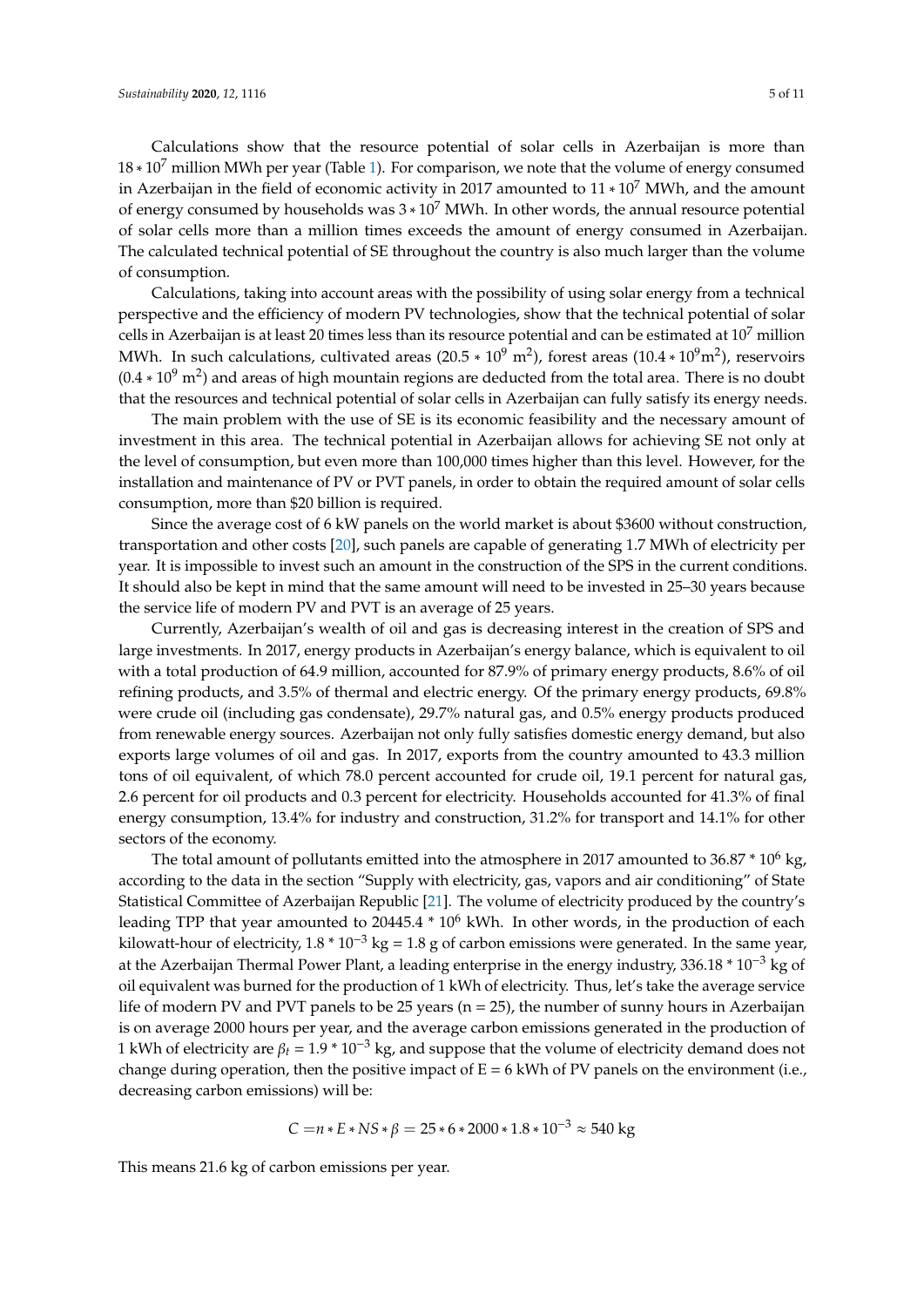|                                                                                                           | I Group     |                             | II Group  |                             | <b>III</b> Group |                             | <b>IV Group</b> |                             | V Group    |                             | VI Group         |                             |
|-----------------------------------------------------------------------------------------------------------|-------------|-----------------------------|-----------|-----------------------------|------------------|-----------------------------|-----------------|-----------------------------|------------|-----------------------------|------------------|-----------------------------|
|                                                                                                           | Indicator   | Thousand<br>km <sup>2</sup> | Indicator | Thousand<br>km <sup>2</sup> | Indicator        | Thousand<br>km <sup>2</sup> | Indicator       | Thousand<br>km <sup>2</sup> | Indicator  | Thousand<br>km <sup>2</sup> | Indicator        | Thousand<br>km <sup>2</sup> |
| Number of sunlight hours<br>(hour)                                                                        | 1800-2000   | 8.358                       | 2000-2200 | 26.072                      | 2200-2400        | 45.676                      | 2400-2600       | 2.790                       | 2600-2800  | 2.442                       | 2800 and<br>more | 0.844                       |
| Number of non-sunny days<br>(day)                                                                         | $10 - 30$   | 1.852                       | $30 - 50$ | 14.971                      | $50 - 70$        | 63.615                      | $70 - 90$       | 13.816                      | $90 - 110$ | 2.018                       |                  |                             |
| Direct solar radiation<br>incident on a horizontal<br>surface in cloudless weather<br>(W/m <sup>2</sup> ) | 556-580     | 8.747                       | 580-604   | 18.365                      | 604-628          | 16.345                      | 628-652         | 30.971                      | 652-676    | 6.497                       | 676-700          | 5.346                       |
| Direct solar radiation<br>incident on a horizontal<br>surface and partly cloudy<br>$(W/m^2)$              | 194-218     | 1.714                       | 218-242   | 34.902                      | 242-266          | 29.342                      | 266-290         | 14.752                      | 290-314    | 2.956                       | 314-338          | 2.578                       |
| Scattered solar radiation in<br>cloudless weather<br>(W/m <sup>2</sup> )                                  | 250-274     | 2.314                       | 274-298   | 21.710                      | 298-322          | 34.410                      | 322-346         | 11.420                      | 346-370    | 9.788                       | 370-394          | 2.364                       |
| Scattered solar radiation in<br>partly cloudy<br>(W/m <sup>2</sup> )                                      | $161 - 185$ | 2.110                       | 185-209   | 9.253                       | 209-233          | 8.649                       | 233-257         | 13.573                      | 257-281    | 28.872                      | 281-305          | 20.659                      |
| General solar radiation in<br>cloudless weather<br>(W/m <sup>2</sup> )                                    | 806-854     | 6.238                       | 854-902   | 21.916                      | 902-950          | 37.128                      | 950-998         | 11.303                      | 998-1046   | 4.653                       | 1046-1094        | 1.239                       |
| General solar radiation in<br>partly cloudy<br>(W/m <sup>2</sup> )                                        | 355-403     | 2.904                       | 403-451   | 36.674                      | 451-499          | 24.490                      | 499-547         | 4.896                       | 547-595    | 15.766                      | 595-643          | 1.541                       |

|  | <b>Table 1.</b> Distribution of solar energy resource potential by territorial groups in the Azerbaijan. |  |  |  |  |  |  |
|--|----------------------------------------------------------------------------------------------------------|--|--|--|--|--|--|
|--|----------------------------------------------------------------------------------------------------------|--|--|--|--|--|--|

<span id="page-5-0"></span>Note: Calculated by authors by using AutoCAD program based on National Atlas [\[22\]](#page-10-13).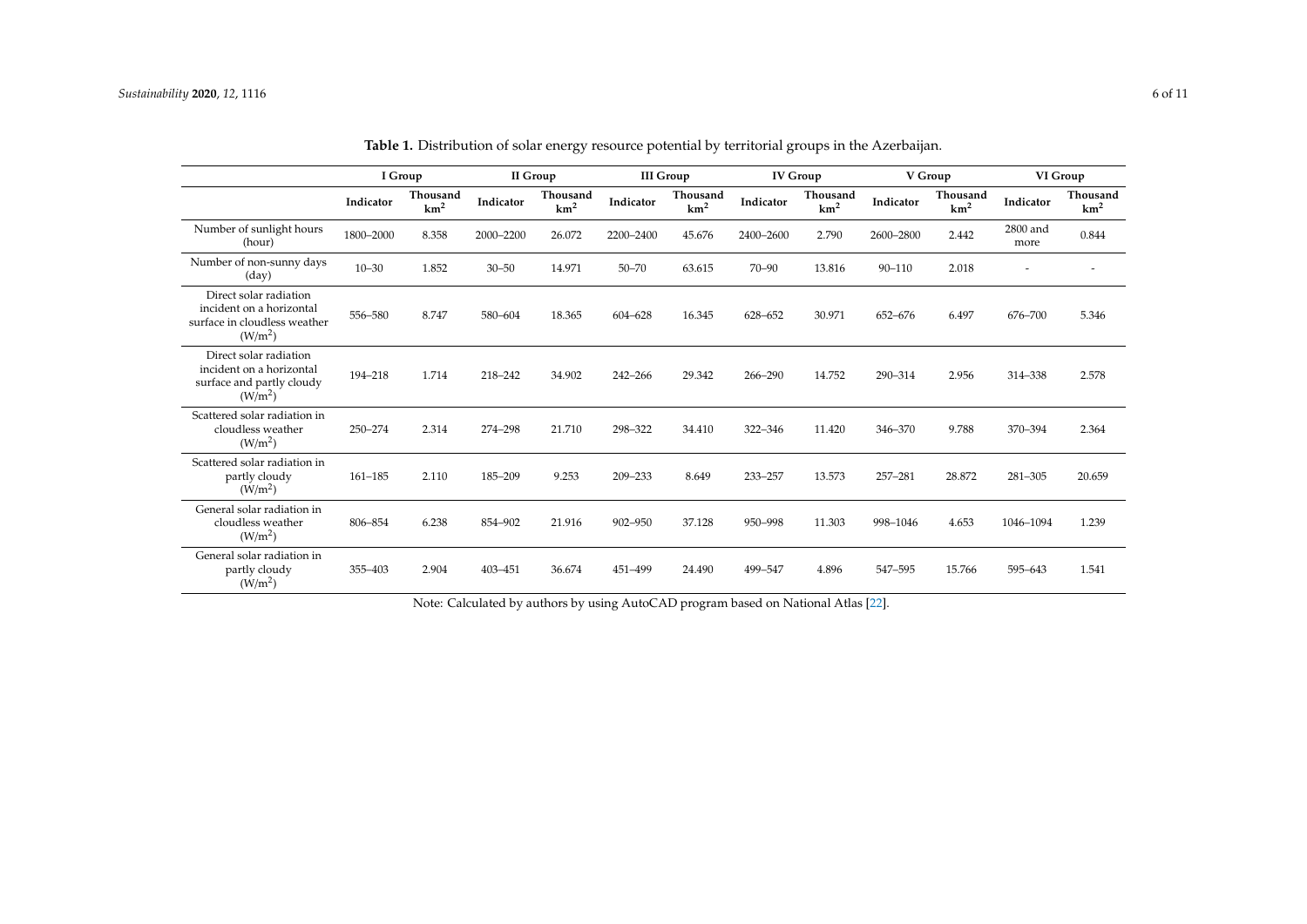If we take into account that the total electricity demand in the country is approximately 20,000 GWh, the number of PV panels with a capacity of 6 kW needed to provide such an amount of electricity is  $20*10^{12}$ : (6\*2000) = 1.7 million. At the current cost of PV panels, this means more than \$20 billion in investment. Although in practice the installation of PV panels of such a volume goes beyond the economic opportunities of Azerbaijan, theoretically this means a reduction in carbon emissions by 36.9 thousand tons per year.

More sunny days in a large part of Azerbaijan and the accessibility for most households to have the financial resources necessary for installing solar panels expands opportunities for reverse centralization in energy supply. A comparative analysis of the use of electricity by household income in Azerbaijan gives reason to say that for most households, PV panels with a capacity of 1–3 kW can fully satisfy their electricity needs (Table [2\)](#page-8-0). The number of households with an annual consumption of less than 3000 kWh makes up more than 60% of the total number of households in Azerbaijan. Due to the large number of households in Baku and the limited territorial ability of individual households to place PV panels, it is advisable to implement such processes in the vicinity of Baku and regions. Azerbaijan is quite unsuitable for agriculture, is far from water sources, and is even far from low mountainous regions to ensure the production of electricity in large volumes for industrial purposes.

As can be seen from Table [2,](#page-8-0) household use of PV panels to meet their energy needs through solar cells can be economically justified only under certain conditions. The cost of buying and installing a PV panel with a power of 230–250 W produced in Azerbaijan will cost about \$500 with imported inverters from Chine and Turkey. Obviously, households with incomes up to 250 manat per capita may not be interested in investing this amount.

On the other hand, if the installation of such panels is due to large loans for most households, its attractiveness will become even less. With the current bank interest rate on loans (at best 12%) of 4000–10,000 manat (\$2352–\$5882) and its partial repayment in 25 years of operation, it will be several times higher than the current electricity bill. Households with electricity costs from 88 to 293 manat per year using solar panels and trying to meet their annual electricity needs with 4–9 PV panels will pay between 54–144 manat plus a monthly discount for 25 years for PV panels. Taking into account the fact that at present such households pay monthly between 7 and 24 manat for electricity, the economic nature of households' lack of interest in PV panel projects will become obvious.

If the installation of PV panels will be provided in the form of an interest-free loan for 25 years, then monthly payments will be significantly reduced and will range from 13 to 36 manat. Even then, the monthly payment almost doubles the current interval of 7–24 manat. However, calculations show that the cost of 1 kWh of electricity can be 12 kopecks (1 kopeck= 0.588 sent) if the price of electricity in Azerbaijan corresponds to real market prices.

In this case, the monthly payments of households for consumed electricity generated from fuel come close to payments for PV panel projects. If bank loans or private investment projects for PV panels are designed for a period of less than 25 years, then the use of solar cells can be economically disadvantageous since it is much higher than current electricity prices.

It should be noted that the competitive price for electricity in Azerbaijan is more than 12 kopecks per 1 kWh. Even at such prices, the use of solar panels is more expensive than energy derived from fuel. In the case of such prices, the payback period for installing PV panels is about 25 years. During the same period, the life of PV panels expires. Calculations show that the justification of investment projects related to the use of PV panels in Azerbaijan is possible only if the price of electricity exceeds 40 kopecks. This is an unacceptable price for Azerbaijani households in the current economic and socio-economic situation.

#### *2.3. Market Potential*

Three important issues in economic regions for calculating the market potential of solar cells in Azerbaijan should be taken into account: (1) the competitiveness of solar cells with other energy sources, especially with thermal power plants running on fuel; (2) the attitude of investors towards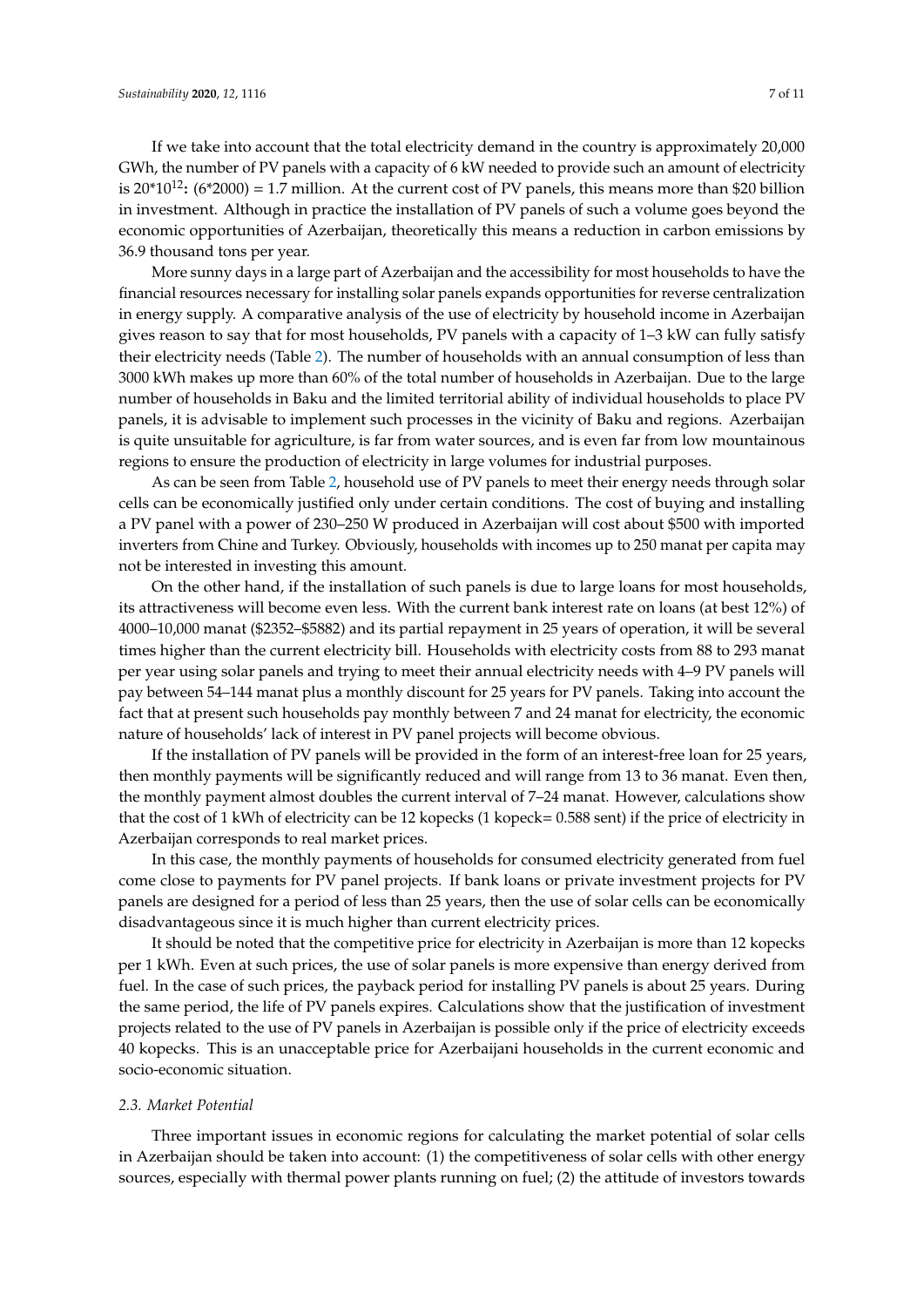the development of this sector; and (3) the level of regulation. Given that the electricity sector in Azerbaijan and the public sector as a whole are in the state's natural monopoly, electricity prices are set by the tariff council, so all three of the above issues should be determined by the state outside the needs of the free market.

On the other hand, it should be kept in mind that electricity prices in Azerbaijan are much lower than prices on the free market [\[23\]](#page-10-14), and that the government needs to provide additional compensation to producers to maintain a high level of social security for the population. Consequently, the calculation of the market potential of SE can only matter if the country's electricity sector is based on free market relations.

Despite this, it can be assumed that the state's natural monopoly in the electric power industry is being replaced by liberal market relations. In this case, the calculations show that prices can rise sharply compared to monopoly prices. Therefore, the prices for electricity generated by SPSs can compete with the prices of electricity generated by TPSs [\[24\]](#page-10-15).

Let's use the method of Levelized Cost of Energy-LCOE, i.e., equation (4), to calculate the average cost of 1 kWh of electricity produced by SPS in Azerbaijan. For solar power plants, we can take an average of  $n = 25$ . Assuming that at the initial stage, importing of PV panels with capacity 6 kW will require \$12,000 and for installation and other accessories will require about \$2000. Assume that the discount rate is zero, and maintenance of the panels is not costly. Even so, for electricity generated in 2000 hours annually in a 25-year period, we get

$$
LCOE = \frac{15000\text{ }}{6 * 2000 \text{ } KWh} = 1.25 \frac{\text{ } \textcircled{\textsc{}}}{KWh}
$$

This is \$1250 per 1 MWh and 30 times more than the price of 1 MWh of the energy generated by TPSs, that costs \$41 for the fully regulated electricity sector of Azerbaijan.

If the panels costs are covered by state investments, such a project can be completely profitable for 25 years as a result of transferring the remaining part of the household's electricity to the grid after satisfying an average consumption of 1263 kWh. However, the household's consumption is not the same for every hour or minute, so it is necessary to be connected to a centralized electricity grid. One refrigerator, one iron or one vacuum cleaner, connected at the same time, cannot be provided with electricity produced by a 1 kW panel system. Therefore, the profitability of PV panels can be ensured by using the network at a certain time and issuing additional energy to the network at another time.

The situation is compounded by the fact that to ensure profitability, investments are made through bank loans because interest rates in this case should be such that repayment of the loan at a discount does not exceed annual household electricity bills. That is, the installation of PV panels with a loan at 12% of annual rates cannot be effective for households. Depending on the income, interest rates can be adjusted in such a way and the annual repayment rate is determined so that the cost of PV panels paid off within 25 years of operation.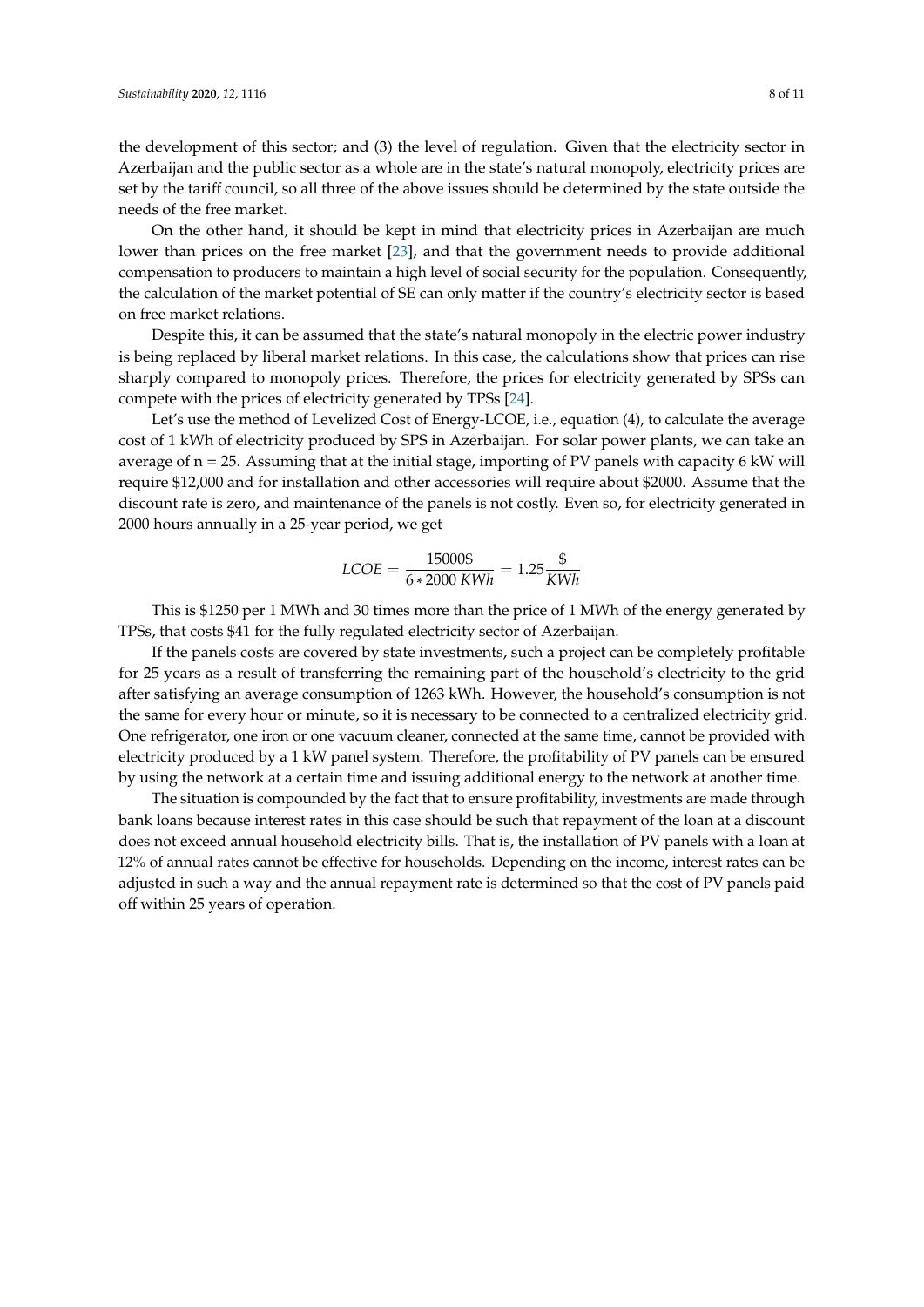<span id="page-8-0"></span>

|                | Total<br>Consumption<br>(KWh) | Capacity<br>of a PV<br>Panel (W) | A Mount of<br>Hours of<br>Sunshine<br>(hours) | Technical<br>Potential of<br><b>PV Panels</b><br>(KWh) | Requared<br>Number of<br>PV Panels | <b>Total Costs</b><br>(manat) | Annual<br>Costs for<br>Electricity<br>(manat) | Average<br>Discount | Additional<br><b>Annual Costs</b><br>with Discount<br>(manat) | Average<br><b>Monthly Fee</b><br>(with discount)<br>(manat) | <b>Average Monthly</b><br>Fee (without<br>discount) (manat) |
|----------------|-------------------------------|----------------------------------|-----------------------------------------------|--------------------------------------------------------|------------------------------------|-------------------------------|-----------------------------------------------|---------------------|---------------------------------------------------------------|-------------------------------------------------------------|-------------------------------------------------------------|
|                |                               |                                  |                                               | $EPV_t$                                                | $NPV_t$                            | $PVCost_t$                    | $ECost_t$                                     |                     | $D_t$                                                         |                                                             |                                                             |
| 115.1-120.0    | 1263                          | 250                              | 2000                                          | 500                                                    | $\overline{4}$                     | 4054.9                        | 88.4                                          | 12                  | 486.6                                                         | 54.1                                                        | 13.5                                                        |
| 120.1-125.0    | 1316.7                        | 250                              | 2000                                          | 500                                                    | 4                                  | 4178.4                        | 92.2                                          | 12                  | 501.4                                                         | 55.7                                                        | 13.9                                                        |
| 125.1-130.0    | 1370.4                        | 250                              | 2000                                          | 500                                                    | $\overline{4}$                     | 4301.9                        | 95.9                                          | 12                  | 516.2                                                         | 57.4                                                        | 14.3                                                        |
| 130.1-140.0    | 1451                          | 250                              | 2000                                          | 500                                                    | 4                                  | 4487.3                        | 101.6                                         | 12                  | 538.5                                                         | 59.8                                                        | 15.0                                                        |
| 140.1-150.0    | 1558.5                        | 250                              | 2000                                          | 500                                                    | $\overline{4}$                     | 4734.6                        | 109.1                                         | 12                  | 568.1                                                         | 63.1                                                        | 15.8                                                        |
| 150.1-160.0    | 1665.9                        | 250                              | 2000                                          | 500                                                    | 4                                  | 4981.6                        | 116.6                                         | 12                  | 597.8                                                         | 66.4                                                        | 16.6                                                        |
| 160.1-180.0    | 1827.1                        | 250                              | 2000                                          | 500                                                    | 5                                  | 5352.3                        | 127.9                                         | 12                  | 642.3                                                         | 71.4                                                        | 17.8                                                        |
| 180.1-200.0    | 2042                          | 250                              | 2000                                          | 500                                                    | 5                                  | 5846.6                        | 142.9                                         | 12                  | 701.6                                                         | 78.0                                                        | 19.5                                                        |
| 200.1 and more | 2417.5                        | 250                              | 2000                                          | 500                                                    | 6                                  | 6710.3                        | 169.2                                         | 12                  | 805.2                                                         | 89.5                                                        | 22.4                                                        |
| 250 and more   | 2954.7                        | 250                              | 2000                                          | 500                                                    | 7                                  | 7945.8                        | 206.8                                         | 12                  | 953.5                                                         | 105.9                                                       | 26.5                                                        |
| 300 and more   | 4184.6                        | 250                              | 2000                                          | 500                                                    | 9                                  | 10,774.6                      | 292.9                                         | 12                  | 1292.9                                                        | 143.7                                                       | 35.9                                                        |

**Table 2.** Estimated costs of installing PV panels and consumed electricity for households with different incomes (2017).

Note: calculated by authors.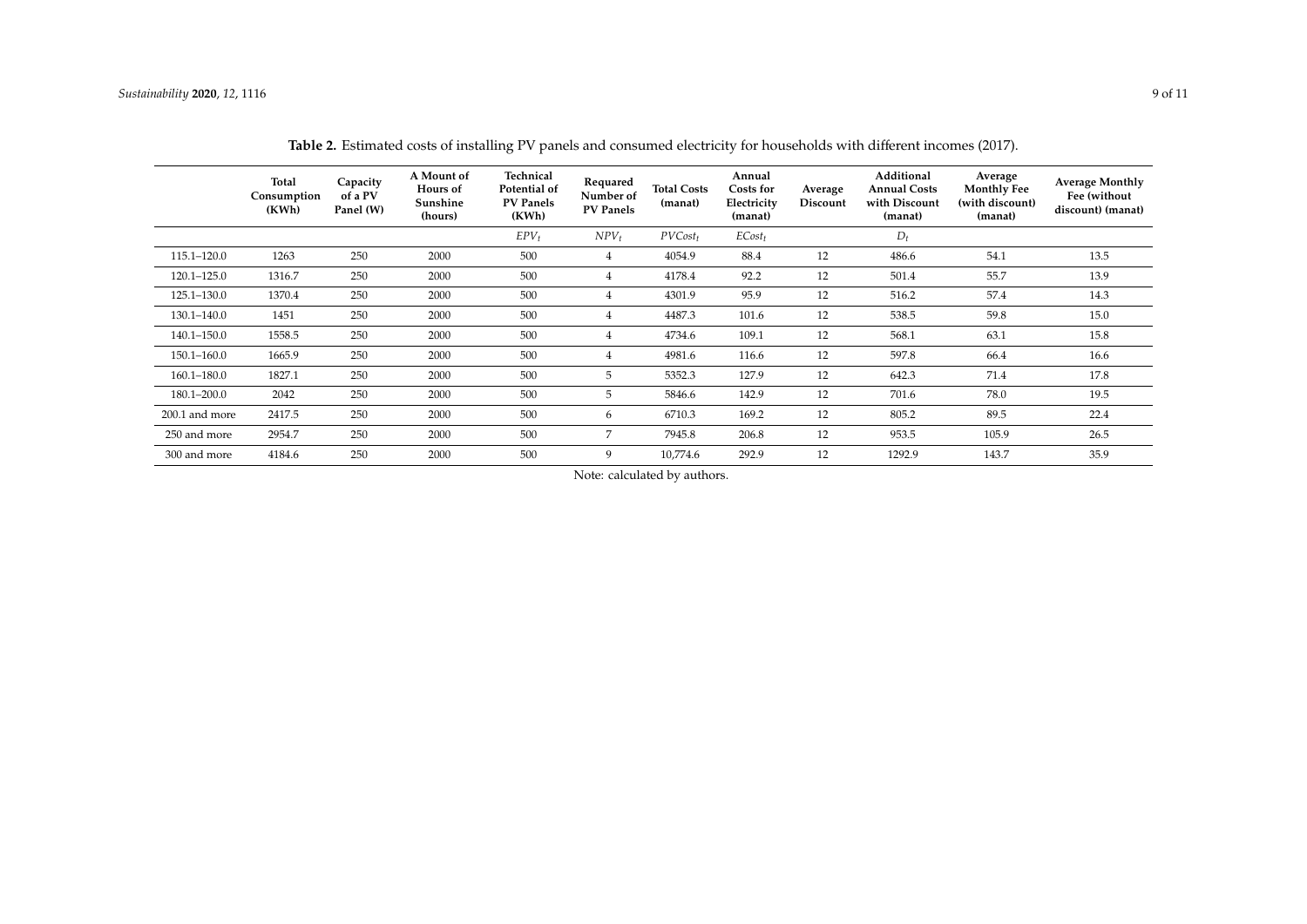### **3. Conclusions**

Nevertheless, it is important to consider several factors for assessing and improving the economic efficiency of solar cells. There is a need to increase the production capacities of plants producing PV panels several times. It also means creating more jobs. In a plant with a potential capacity of 30 MW, the number of employees will be at least 130, therefore a multiple increase in potential will increase the number of employees almost to the same extent. In such cases, even economies of scale can have an effect and lead to lower marginal costs. Initially, the installation and connection of PV panels to the power grid should be implemented on an investment project implemented by state-owned companies because investing in such a volume by households or enterprises is very high compared to current electricity prices and is economically disadvantageous. Private companies and households should be supported and motivated by a special program for the use of SE. One of the main motivation mechanisms is the installation of PV panels at the expense of state investments and the acceptance of payments for used electricity. The responsibility of households or business structures in this project can only be providing space for PV panels (for example, the possibility of placing roofs on private houses) and ensuring periodic maintenance of panels. The loss of electricity can be minimized, since the unused part of the electricity produced on such panels can be returned to the public electric grid. The amount of payments on the basis of the design for the installation of solar panels should correspond to the current prices of used electricity and should not exceed this amount. This event will also be aimed at motivating households and enterprises to install SE panels. Consumers will not be interested in using SE in cases where prices vary significantly. Regular adjustment of prices for the cost of electricity received from fuel or their adjustment based on market prices will make consumers' choice between electricity from different sources pointless. On the contrary, the constant conduct of activities on solving environmental problems and advocacy outreach can expand the possibilities of using PV panels. Given these conditions, we can determine the minimum cost-effective prices for investment projects for the installation of solar panels.

**Author Contributions:** Conceptualization, G.G.M.; methodology, G.G.M.; software, M.Y.G.; validation, M.Y.G. ; formal analysis, M.R.E.; investigation, M.R.E.; resources, M.R.E.; data curation, M.Y.G.; writing—original draft preparation, G.G.M.; writing—review and editing, G.G.M.; visualization, M.Y.G.; All authors have read and agreed to the published version of the manuscript.

**Funding:** This research received no external funding.

**Conflicts of Interest:** The authors declare no conflict of interest.

### **References**

- <span id="page-9-0"></span>1. *BP Statistical Review of World Energy, 2019*, 68th ed. Available online: https://[www.bp.com](https://www.bp.com/content/dam/bp/business-sites/en/global/corporate/pdfs/energy-economics/statistical-review/bp-stats-review-2019-full-report.pdf)/content/dam/ bp/business-sites/en/global/corporate/pdfs/energy-economics/statistical-review/[bp-stats-review-2019-full](https://www.bp.com/content/dam/bp/business-sites/en/global/corporate/pdfs/energy-economics/statistical-review/bp-stats-review-2019-full-report.pdf)[report.pdf](https://www.bp.com/content/dam/bp/business-sites/en/global/corporate/pdfs/energy-economics/statistical-review/bp-stats-review-2019-full-report.pdf) (accessed on 15 April 2019).
- <span id="page-9-1"></span>2. Smil, V. 21st Century Energy: Some Sobering Thoughts. *OECD Obs*. 2006. Available online: http://[vaclavsmil.](http://vaclavsmil.com/wp-content/uploads/docs/smil-article-2006-oecd-observer.pdf) com/wp-content/uploads/docs/[smil-article-2006-oecd-observer.pdf](http://vaclavsmil.com/wp-content/uploads/docs/smil-article-2006-oecd-observer.pdf) (accessed on 29 August 2019).
- <span id="page-9-2"></span>3. IEA (2011). Available online: https://www.iea.org/Textbase/npsum/[solar2011SUM.pdf](https://www.iea.org/Textbase/npsum/solar2011SUM.pdf) (accessed on 1 June 2019).
- <span id="page-9-3"></span>4. ESRTP. European Solar Thermal Technology Platform: "Solar Thermal Vision 2030 Document". 2006. Available online: http://[www.esttp.org](http://www.esttp.org) (accessed on 15 June 2019).
- <span id="page-9-4"></span>5. Charalambous, P.G.; Maidment, G.G.; Kalogirou, S.A.; Yiakoumetti, K. Photovoltaic thermal (PV/T) collectors: A review. *Appl. Therm. Eng.* **2007**, *27*, 275–286. [\[CrossRef\]](http://dx.doi.org/10.1016/j.applthermaleng.2006.06.007)
- <span id="page-9-5"></span>6. ESMAP Reports (2005), Renewable Energy Potential in Selected Countries Volume I: North Africa, Central Europe, and the Former Soviet Union and Volume II: Latin America Final Report. Available online: https://esmap.org/sites/default/files/esmap-files/[07005.P044440.Renewable%20Energy%20Potential%20in%](https://esmap.org/sites/default/files/esmap-files/07005.P044440.Renewable%20Energy%20Potential%20in%20Selected%20Countries%20Volume%20I%20North%20Africa%2C%20Central%20Europe%2C%20and%20the%20Former%20Soviet%20Union%20and%20Volume%20II%20Latin%20America.pdf) [20Selected%20Countries%20Volume%20I%20North%20Africa%2C%20Central%20Europe%2C%20and%](https://esmap.org/sites/default/files/esmap-files/07005.P044440.Renewable%20Energy%20Potential%20in%20Selected%20Countries%20Volume%20I%20North%20Africa%2C%20Central%20Europe%2C%20and%20the%20Former%20Soviet%20Union%20and%20Volume%20II%20Latin%20America.pdf) [20the%20Former%20Soviet%20Union%20and%20Volume%20II%20Latin%20America.pdf](https://esmap.org/sites/default/files/esmap-files/07005.P044440.Renewable%20Energy%20Potential%20in%20Selected%20Countries%20Volume%20I%20North%20Africa%2C%20Central%20Europe%2C%20and%20the%20Former%20Soviet%20Union%20and%20Volume%20II%20Latin%20America.pdf) (accessed on 10 April 2019).